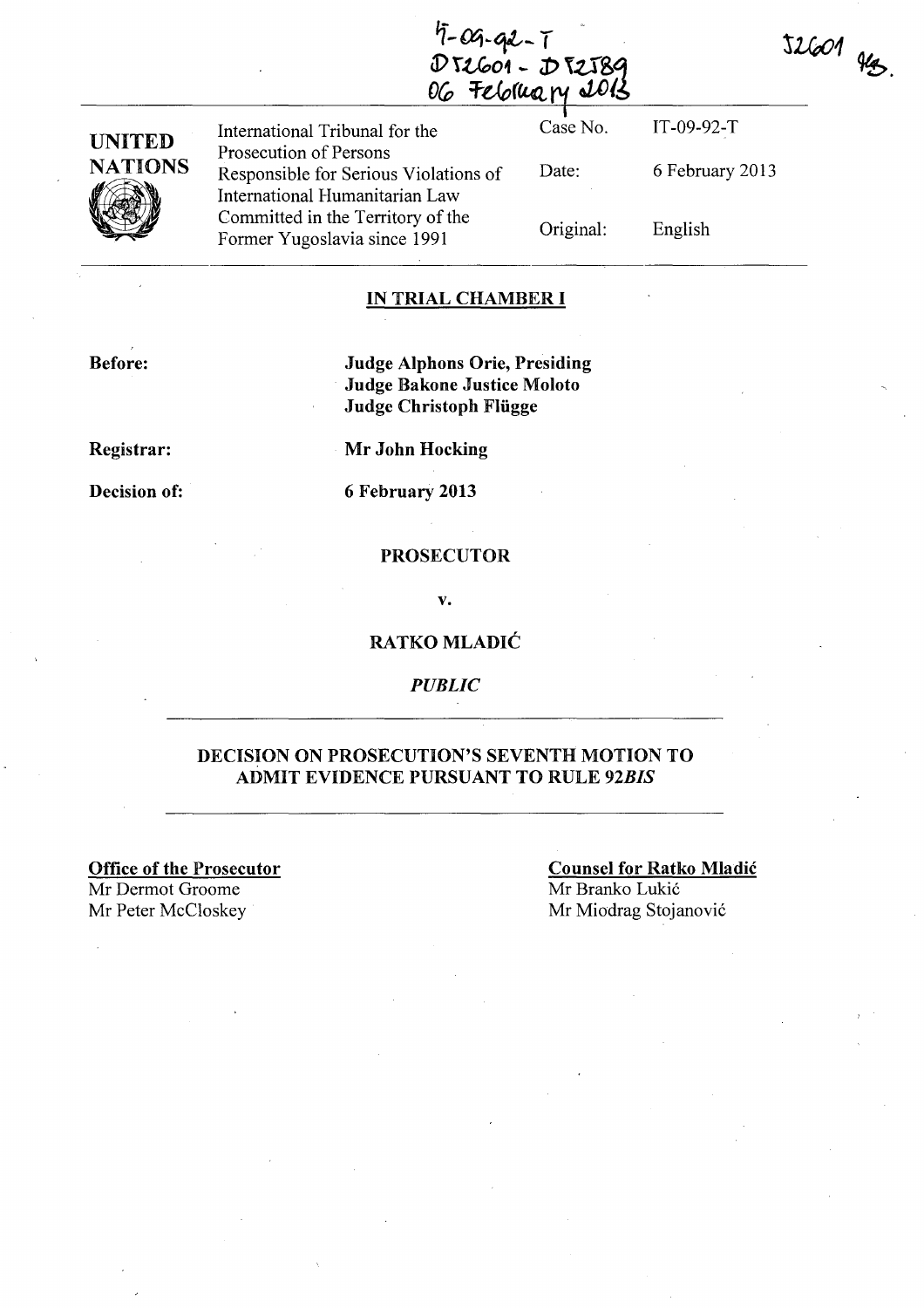## **I.** PROCEDURAL HISTORY

1-; On 5 October 2012, the Prosecution filed a Motion pursuant to Rule 92 *bis* and Rule 92 *quater* of the Tribunal's Rules of Procedure and Evidence'("Rules") seeking to admit into evidence material with regard to Rahima Malkić, Hanifa Hafizović, Husein Delić, Samila Salčinović, Mejra Mešanović, Šehra Ibišević, Behara Krdžić, Nura Efendić, Mirsada Gabeljić, Amer Malagić, Salih Mehmedović, Hana Mehmedović, Mevlida Bektić, Razija Pašagić, and Šifa Hafizović ("Motion").<sup>1</sup>

2. On 10 October 2012, the Prosecution filed a supplementary submission, to which it annexed the English translation for the death certificate of Witness Hafizović (Šifa) ("Supplementary Submission").<sup>2</sup> On 18 October 2012, the Defence filed its Response ("Response").<sup>3</sup> On 22 October 2012, the Prosecution informed the Chamber through an informal communication that missing pages of the BCS version of the statements of Witnesses Delić, Ibišević, and Efendić before the Sarajevo Cantonal Court would be uploaded into eCourt.<sup>4</sup> On 25 October 2012, the Prosecution filed a request for leave to reply, including its reply ("Reply"), and replaced its tendering of one statement of Witness Salčinović with a redacted version.<sup>5</sup> Leave to reply was granted by the Chamber on 2 November 2012 and on that same day the parties were informed accordingly through an informal communication. On 12 December 2012, the Prosecution informed the Chamber through an informal communication that an associated exhibit of Malagić's Rule 92 *bis* witness package, with 65 *ter* no. 13445, had been uploaded into eCourt incorrectly, and that this had since been corrected.

# 11. SUBMISSIONS OF THE PARTIES

3. The Prosecution requests that it be permitted to exceed the usual word limit for motions considering that the Motion addresses the evidence of 15 Rule 92 *bis* and Rule 92 *quater*  witnesses.<sup>6</sup> The Prosecution contends that the proposed evidence of all 15 witnesses is relevant and probative of issues in the instant case, that it is reliable, and does not address the acts or conduct of Ratko Mladić ("Accused").<sup>7</sup> The Rule 92 *bis* witness packages of Witnesses Malkić, Hafizović

 $\mathbf{1}$ Prosecution Seventh Motion to Admit Evidence Pursuant to Rule 92 *bis*, 5 October 2012.

<sup>2</sup>  Supplementary Submission Concerning Prosecution's Seventh Motion to Admit Evidence Pursuant to Rule 92 *bis,*  10 October 2012.

<sup>3</sup> Defence Response to Prosecution Seventh Motion to Admit Evidence Pursuant to Rule 92 *bis,* 18 October 2012.

<sup>4</sup>  The Defence did not address the missing pages in its Response.

<sup>5</sup> Prosecution Request for Leave to Reply to Defence Response to Prosecution Seventh Motion to Admit Evidence Pursuant to Rule 92 *bis,* 25 October 2012; Prosecution Reply to Defence Response to Prosecution Seventh Motion to Admit Evidence Pursuant to Rule 92 *bis,* 25 October 2012.

<sup>6</sup>  Motion, para. 3.

<sup>7</sup>  Motion, paras 2, 5, 10-12, 14.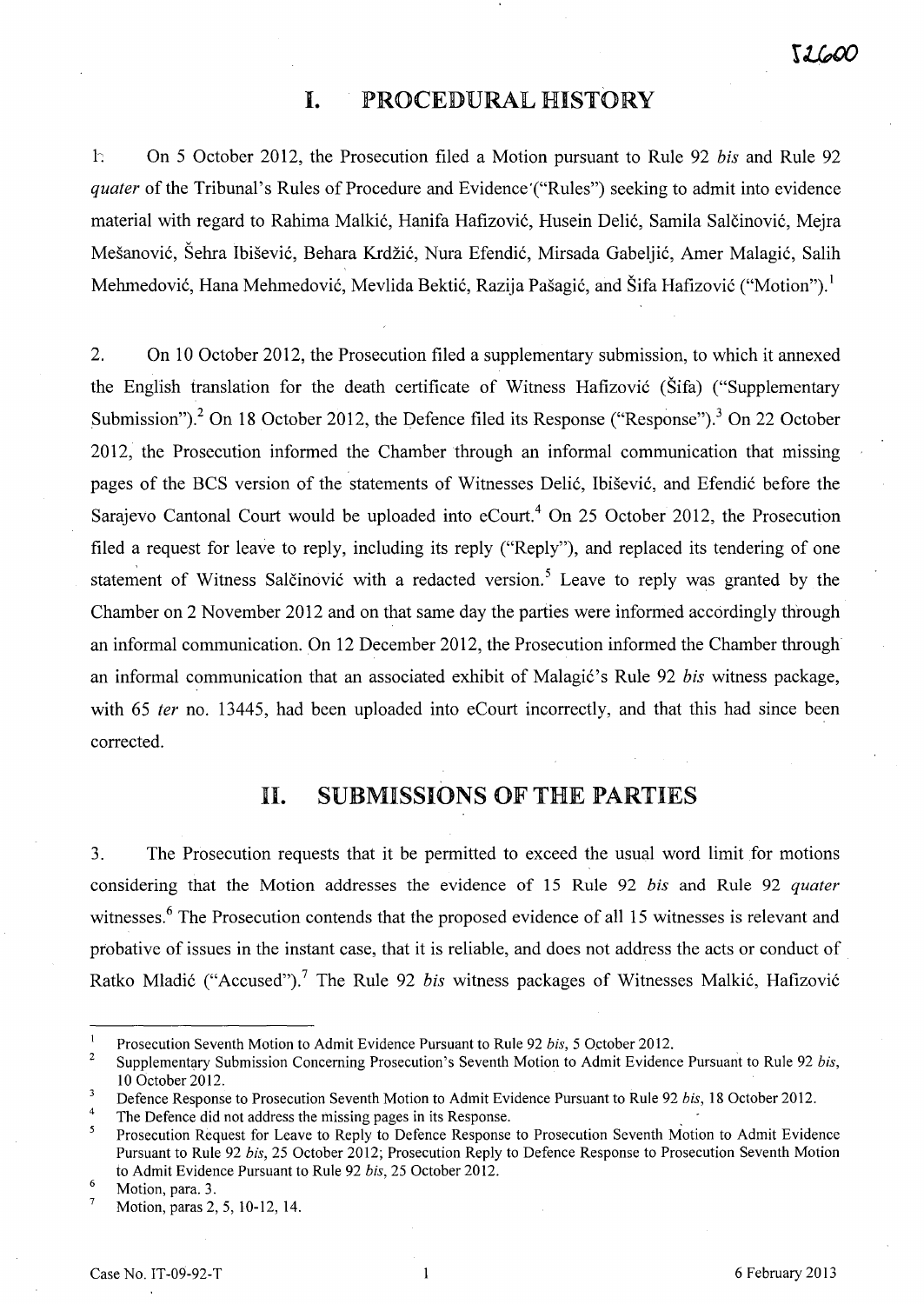(Hanifa), Delić, Salčinović, Mešanović, Ibišević, Krdžić, Efendić, Malagić, Mehmedović (Salih), Mehmedovic (Hana), Bektic, and Pasagic consist of their respective witness statements and one or more colour video stills. 8 With regard to Gabeljic, the Prosecution seeks admission of a Rule 92 *bis*  witness package that is comprised of two witness statements.<sup>9</sup> It further submits that the associated exhibits comprise an "inseparable and indispensable part of the witnesses' evidence".<sup>10</sup> With respect to Šifa Hafizović, the Prosecution seeks admission of a Rule 92 *quater* witness package that consists of two witness statements.<sup>11</sup>

4. The Defence opposes the Motion on five grounds. First, the Defence submits that the respective statements of Witnesses Malkić, Hafizović (Hanifa), Delić, Salčinović, and Malagić are partially based on hearsay and thus these witnesses should be subjected to cross-examination.<sup>12</sup> Second, the Defence contests portions of the evidence of Witnesses Malkic, Hafizovic (Hanifa), Mešanović, Gabeljić, and Krdžić as unreliable assertions or impermissible or unfounded opinions that should be subject to cross-examination.<sup>13</sup> Third, it argues that Witness Salčinović's evidence is not suitable for admission pursuant to Rule 92 *bis* of the Rules as it goes directly to the acts and conduct of the Accused. 14 Fourth, the Defence asserts that the proffered testimony of Witnesses Efendić, Mehmedović (Salih), Mehmedović (Hana), Bektić, and Pašagić is essential to the case and that they should be subject to cross-examination.<sup>15</sup> Fifth, it avers that the statements of Witnesses Malkić, Hafizović (Hanifa), Salčinović, Ibišević, and Efendić contain information that is outdated given that their statements are from the year· 2000, and should not be relied upon without crossexamination. $16$ 

 $\bf 8$ Motion, paras, 6, 8.

<sup>&</sup>lt;sup>9</sup>. Motion, para. 30.<br><sup>10</sup> Motion, para. 8.

Motion, paras 39-41. On the Summary Chart, the Prosecution incorrectly states that it seeks to have the evidence of Sifa Hafizovic admitted pursuant to Rule 92 *bis* of the Rules and lists that it seeks to have admitted a statement given to the Sarajevo Cantonal Court whilst the statement was given to the Tuzla Cantonal Court.

 $\frac{12}{13}$  Response, paras 7-9.

 $13$  Response, paras 10-12.

<sup>&</sup>lt;sup>14</sup> Response, paras 13-15.

 $\frac{15}{16}$  Response, para. 16.

Response, paras 17-18.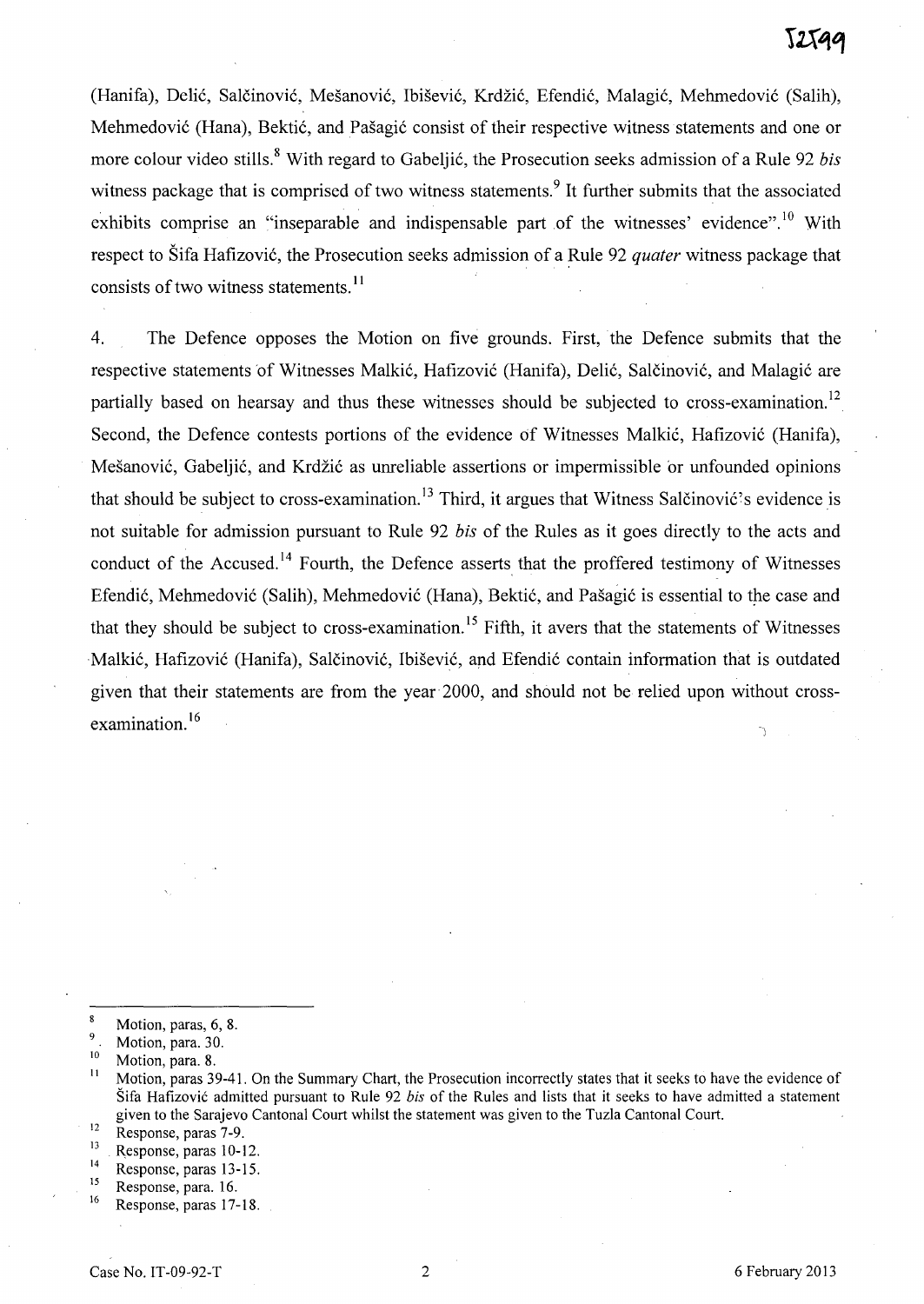# Ill. APPLICABLE LAW

#### Ca) Rule 92 *bis*

5. The Chamber recalls and refers to the applicable law governing the admission of evidence pursuant to Rule 92 *bis* of the Rules, as set out in a previous decision.<sup>17</sup>

## Cb) Rule 92 *quater*

6. The Chamber recalls and refers to the applicable law governing the admission of evidence pursuant to Rule 92 *quater* of the Rules, as set out in a previous decision. 18

## Cc) Admission of Associated Exhibits

7. With regard to the applicable law related to the admission of associated exhibits, the Chamber recalls and refers to one of its previous decisions dealing with this matter.<sup>19</sup>

# **IV.** DISCUSSION

#### (a) Preliminary matters

8. As a preliminary matter, the Chamber grants the Prosecution request to exceed the word limit in the Motion considering the number of witnesses that are concerned.

9. The Chamber notes that the Motion is not in compliance with the Chamber's Guidance in that Rule 92 *bis* motions should encompass no more than five to ten witnesses and should be filed two to three weeks after the previous Rule 92 *bis* Motion.<sup>20</sup> The Chamber notes, however, that the Defence did not object on these grounds and that it was able to respond to the Motion in a timely manner. The Chamber will therefore consider the merits of the Motion.

10. The Chamber will now assess the admissibility of the witnesses' evidence under Rule 92 *bis* and Rule 92 *quater* of the Rules.

<sup>17</sup> Decision on Prosecution Third Motion to Admit Evidence Pursuant to Rule 92 *his:* Sarajevo Witnesses ("Decision on Third 92 *his* Motion"), 19 October 2012.

<sup>18</sup> Decision on Prosecution Motion to Admit the Evidence of Witness RM-266 Pursuant to Rule 92 *quater,* 23 July 2012, paras 10-13.

<sup>19</sup> Ibid.

<sup>&</sup>lt;sup>20</sup> T. 108. The latter issue was subsequently rescinded by the Chamber on 12 October 2012, see T. 4057-4058.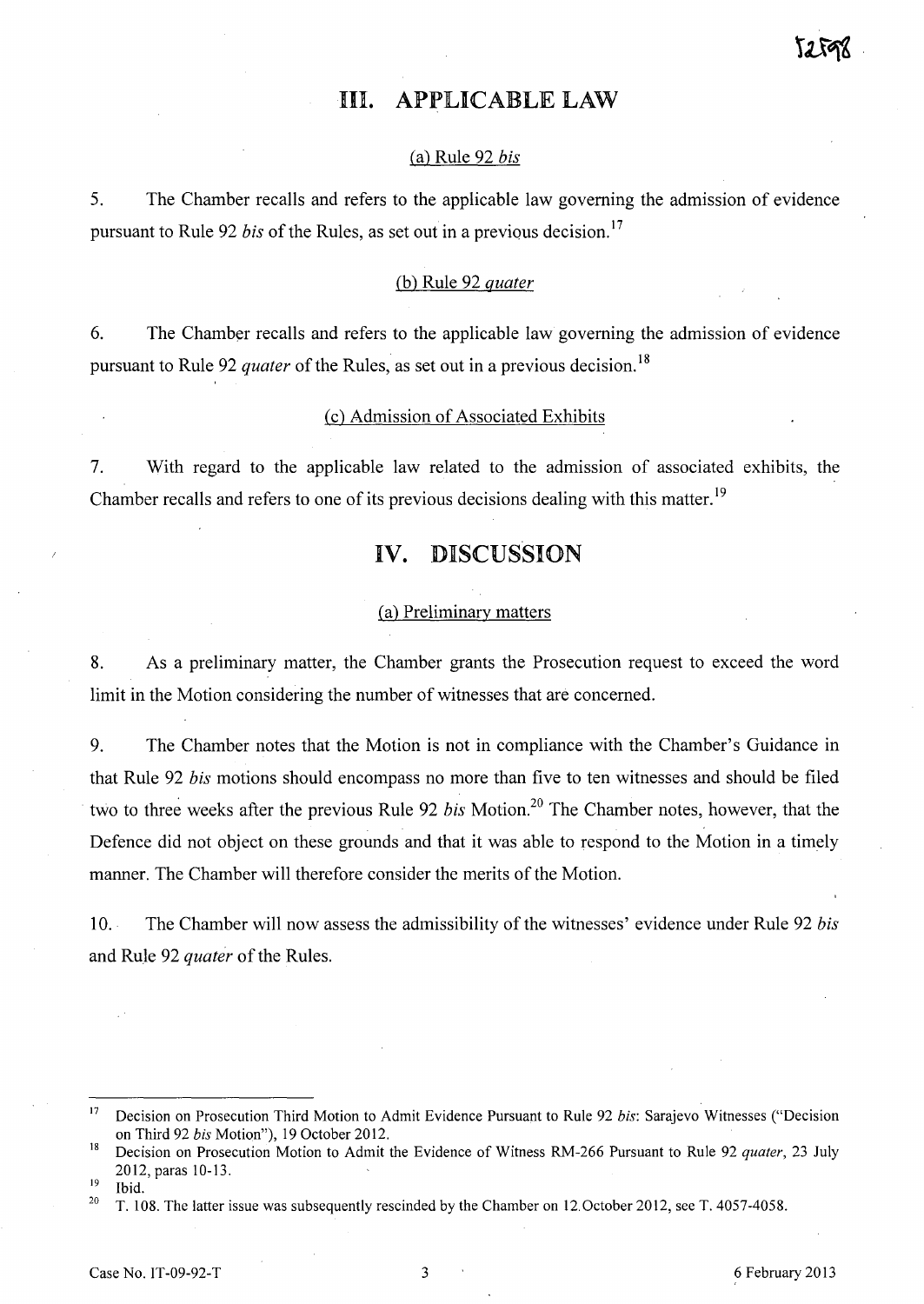# (b) Rule 92 *bis Witnesses: Malkić, Hafizović (Hanifa), Delić, Salčinović, Mešanović, Ibišević,* Krdžić, Efendić, Gabeljić, Malagić, Mehmedović (Salih), Mehmedović (Hana), Bektić, and Pašagić

## i. Attestations and Declarations

11. The respective statements taken at the Tuzla or Sarajevo Cantonal Court incorporate the statements given to the OTP investigator. All witnesses declared that the content of their statements taken at the Cantonal Courts are true and correct to the best of their knowledge and belief. The statements before the Cantonal Courts were taken before an investigative judge and the witnesses were advised to tell the truth, not to withhold any facts, and warned of the consequences of giving false testimony. In those statements, the witnesses declared that they fully stand by the content of their statements given to the OTP investigator. The Chamber finds that both the ICTY witness statements as well as the statements provided to the Cantonal Courts fulfill the requirements set out in Rule 92 *bis* (B) of the Rules.

#### ii. Relevance and Probative Value

12. The statements of Witnesses Malkić, Hafizović (Hanifa), Delić, Salčinović, Mešanović, Ibišević, Krdžić, Efendić, Gabeljić, Malagić, Mehmedović (Salih), Mehmedović (Hana), Bektić, and Pašagić relate to the crimes charged in Counts 2, 3, 7, and 8 of the Indictment, namely the forcible removal of women and children, the separation, detention and murder of men and boys, and the terrorisation of Bosnian Muslims.<sup>21</sup>

13. The focus of the evidence provided by the witnesses is on the separation from their family members and friends, the forced removal from their houses, and the losses they endured during or in the aftermath of the conflict. The evidence also deals with the impact that these incidents continue to have after the conflict.

14. With respect to the Defence objection on the basis that the statements of Witnesses Malkić, Hafizović (Hanifa), Delić, Salčinović, and Malagić are partially based on hearsay, the Chamber recalls that hearsay evidence is, in principle, admissible before the Tribunal and that the weight to be attributed to it will be assessed in light of all the evidence.<sup>22</sup> As the source of knowledge is clear from the portions at issue, the Chamber considers that there is no need for redactions of the witness statements on these grounds.

<sup>&</sup>lt;sup>21</sup> Prosecution Submission of the Fourth Amended Indictment and Schedules of Incidents, 16 December 2011, Counts 2,3, 7, and 8.

<sup>22</sup> See *Prosecutor* v. *Aleksovski,* Case No. LT-95-14/I-AR73, Decision on Prosecutor's Appeal on Admissibility of Evidence, 16 February 1999, para. 15.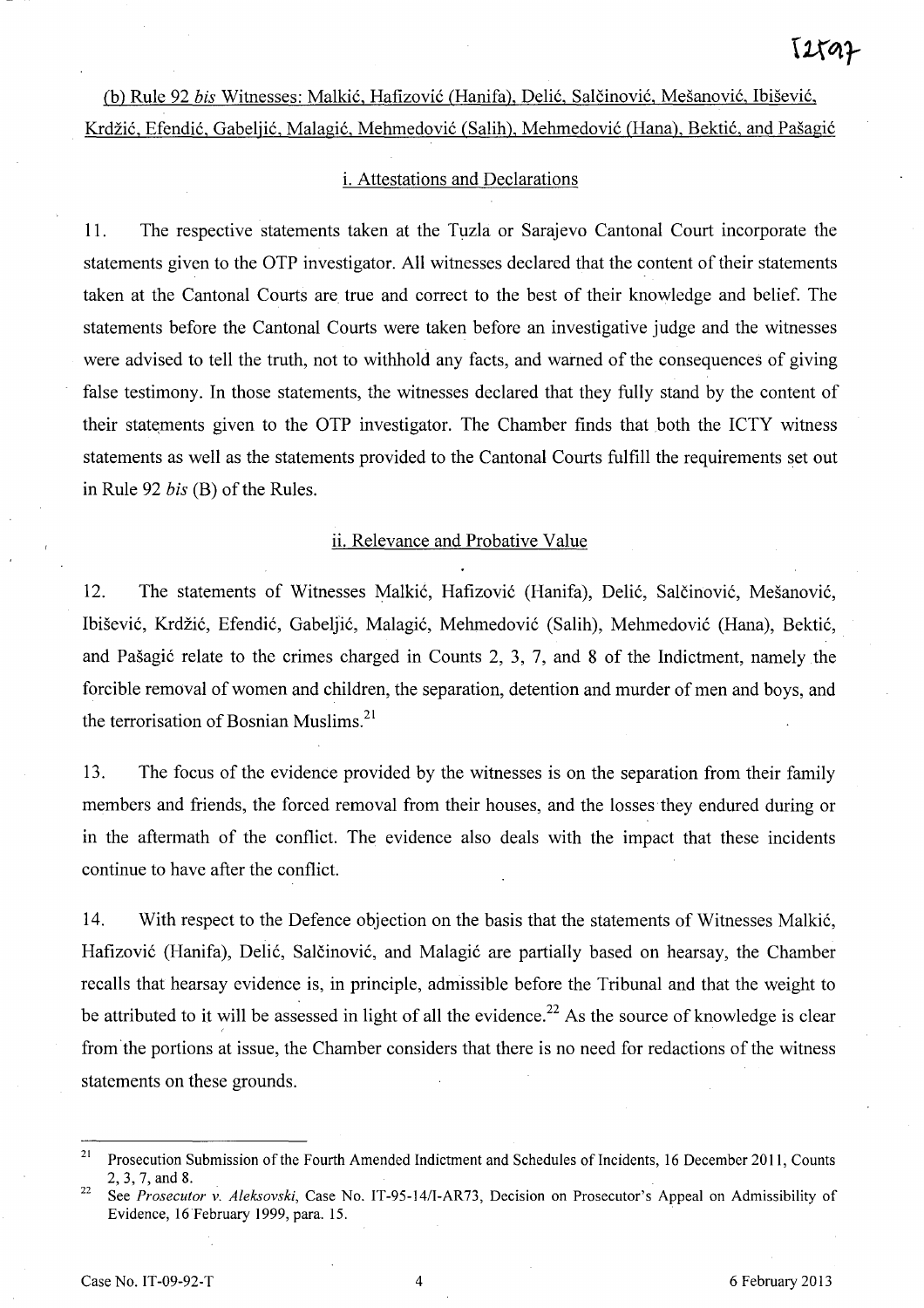15. With regard to the Defence assertion that the statements of Witnesses Malkić, Hafizović (Hanifa), Gabeljić, and Krdžić contain indicia of unreliability, the Chamber notes that minor factual discrepancies do not necessarily affect the reliability of the statements. Furthermore, the Chamber considers the proffered evidence in light of the context in which it is given, rather than just specific parts of sentences. Based on the above, the Chamber finds that it is not necessary to redact the statements or call these witnesses for cross-examination on these grounds.

16. With regard to the statement of Witness Mesanovi6, the Defence submits that it would have been impossible for the witness to recognize her husband solely by viewing the back of his head. In . her statement, Witness Mesanovi6 states that she has seen the film from which the video still is taken and that she remembers seeing her husband on a stretcher several times. However, the Chamber has only been provided with the video still bearing Rule 65 fer no. 05763, at ERN 0619- 8444, and is unable to conclude that Witness Mešanović would have been able to recognize her husband solely on the basis of this video still. Therefore, the Chamber does not find the evidence, as presented, suitable for admission pursuant to Rule 92 *bis* of the Rules and will deny without prejudice the admission of the materials of Witness Mešanović.

17. As to the Defence objection that the statements of Witnesses Malkić, Hafizović (Hanifa), and Krdžić make serious allegations of crimes on a very generic basis without sufficient information to enable the Defence to investigate and rebut them, the Chamber will carefully consider the weight to be attributed to such allegations but it does not consider that the statements as a whole lack reliability.

18. Concerning the Defence objection that the information contained in the statements of Witnesses Malkić, Hafizović (Hanifa), Salčinović, Ibišević, and Efendić is outdated, the Chamber considers that the respective statements provide relevant information to the instant case as to the prevailing circumstances at the time they were given, and does not consider that the year in which they were given in any way affects their reliability or are improper to be relied upon.

19. On the basis of the foregoing, the Chamber finds that the statements of Witnesses Malki6, Hafizović (Hanifa), Delić, Salčinović, Ibišević, Krdžić, Efendić, Gabeljić, Malagić, Mehmedović (Salih), Mehmedović (Hana), Bektić, and Pašagić are relevant and probative in accordance with Rule 89 (C) of the Rules.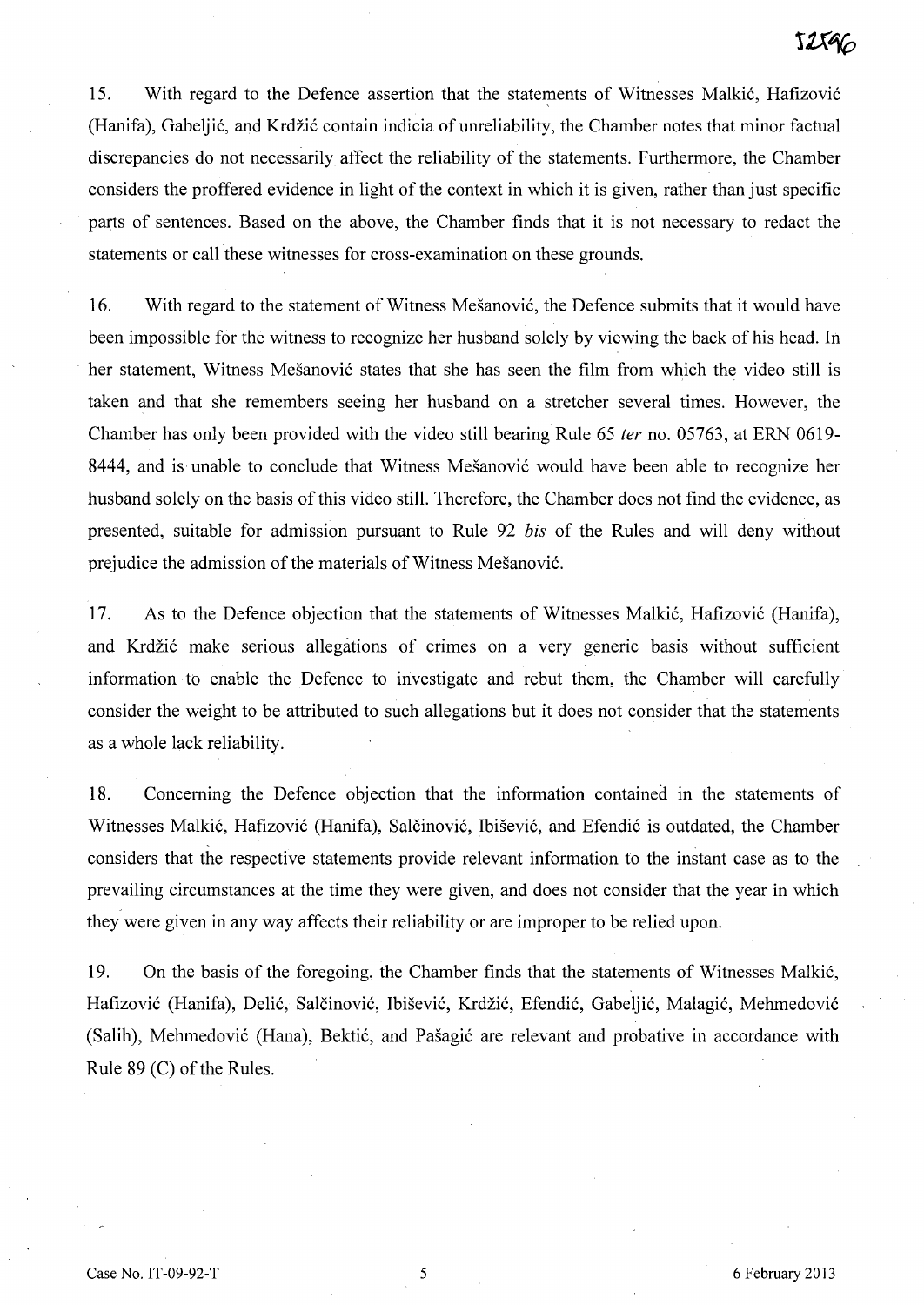#### iii. Admissibility Pursuant to Rule 92 *bis* of the Rules

20. With regard to the Defence objection concerning portions of Witness Salctinović's statement going to the acts and conduct of the Accused, the Chamber notes that the Prosecution, in its Reply, seeks to have a corrected version of Witness Salčinović's statement admitted into evidence, where evidence relating to the acts and conduct of the Accused is redacted.<sup>23</sup> The Chamber will consider this redacted statement of Witness Salčinović. With regard to admissibility pursuant to Rule 92 *bis* of the Rules of the remainder of the witnesses, the Defence has not argued, and the Chamber does not find that their evidence as submitted relates to the acts and conduct of the Accused.

21. The Defence contends that Witnesses Efendić, Mehmedović (Salih), Mehmedović (Hana), Bektić, and Pašagić provide evidence relating to critical events, such as the fighting in the Srebrenica enclave, the separation of men from women, and relevant events in Potočari, and should therefore be cross-examined.<sup>24</sup> However, the Chamber considers that the evidence of the witnesses listed above relates to the crime base part of the case and that other witnesses have provided evidence or are expected to provide evidence with regard to the similar incidents. This includes a non-exhaustive list of Witnesses Christine Schmitz, Joseph Kingori, Witness RM-291, and Witness RM-253. Christine Schmitz, a nurse and field coordinator of Medecins Sans Frontieres in Srebrenica from June to July 1995, has already testified pursuant to Rule 92 *ter* of the Rules about the situation and conditions in Srebrenica and Potocari at that time, the movement of displaced people from Srebrenica to Potočari, and on the deportation of women, children, and old men in buses. Joseph Kingori, a United Nations Military Observer, who has provided evidence pursuant to Rule 92 fer of the Rules, has testified on the ,deportation and forcible transfer of Muslims from Srebrenica, the conditions in Srebrenica during the relevant time, and the expulsion of the population from Srebrenica. Further, Witness RM-291 is expected to provide testimony pursuant to Rule 92 ter of the Rules and will address relevant events in Potočari, including the conditions at the United Nations compound at Potocari on 11 July 1995, the separation of her husband, three sons, brother, and father-in-law, and the forcible separation of male Muslims from the group of civilians that had gathered in Potočari.<sup>25</sup> Witness RM-253, who is scheduled to testify pursuant to Rule 92 ter of the Rules, lived in Srebrenica and will provide evidence on the separation from his family and on the alleged mass-execution at a dam near Petkovci of which he is a survivor.<sup>26</sup> As is discussed in the previous section, there are no indications that the witness statements are unreliable. The

 $\frac{23}{24}$  Reply, Annex A, para, 6.

Response, para. 16.

<sup>&</sup>lt;sup>25</sup> Prosecution Rule 65 *ter* Witness List, 10 February 2012 (Confidential) ("Prosecution Witness List"), p. 368,

<sup>26</sup> Prosecution Witness List, pp. 429-430, The Chamber also expects to receive evidence pursuant to Rule 92 ter of the Rules on similar incidents from Witnesses RM-313, RM-324, and 332 (non-exhaustive list).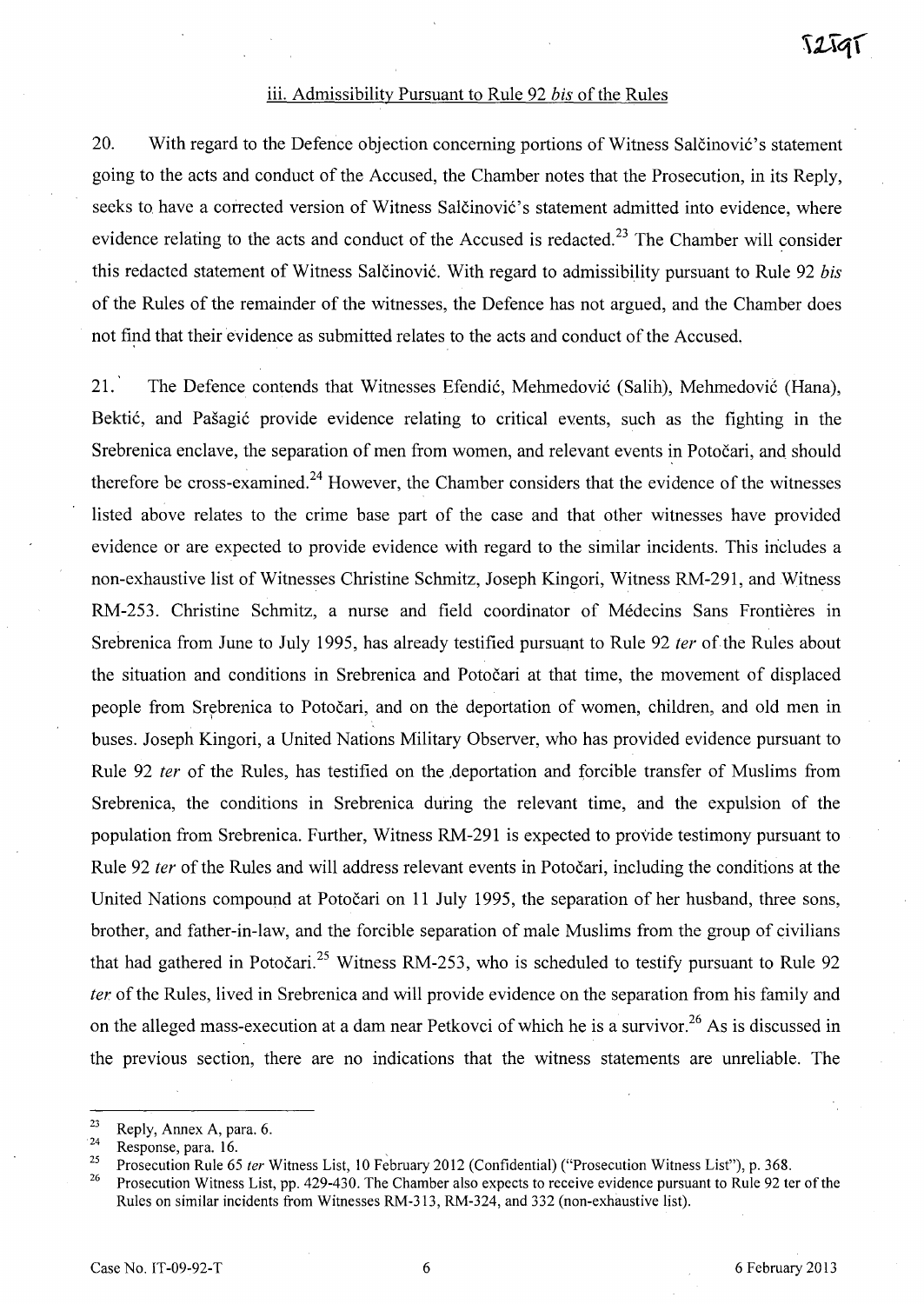Chamber considers that there are no other factors which make it appropriate for the witnesses to attend for cross-examination.

22. For the above reasons, the statements of Witnesses Malkić, Hafizović (Hanifa), Delić, Salčinović, Ibišević, Krdžić, Efendić, Gabeljić, Malagić, Mehmedović (Salih), Mehmedović (Hana), Bekti6, and Pasagi6 are admissible under Rule 92 *bis* of the Rules.

#### iv. Associated Exhibits

23. The Prosecution seeks the admission of a total of 21 associated exhibits to the respective witness statements. The Chamber will not address the admission of the associated exhibit which forms part of the statement of Witness Mešanović, since the Chamber has denied admission of the respective statements. All of the associated exhibits consist of video stills and the witnesses identify relatives or acquaintances reflected on these video stills in the respective witness statements. Therefore, the Chamber is of the view that the video stills are an inseparable and indispensable part of their statements. Further, the Chamber notes that some of the exhibits which form part of the Rule 92 *bis* witness packages of Hafizović (Hanifa), Delić, Salčinović, Krdžić, Efendić, Mehmedović (Salih), Mehmedović (Hana), and Pašagić are duplicative.<sup>27</sup> The Chamber will only admit an exhibit once. In light of the above, the Chamber will admit 16 of the associated exhibits into evidence.

## Cc) Rule 92 *quater* Witness: Sifa Hafizovi6

24. The Chamber has been provided with the death certificate of Witness Hafizović (Šifa) and is satisfied that she is deceased and therefore unavailable pursuant to Rule 92 *quater* of the Rules.

25. The Chamber notes that the statements of Witness Hafizović (Sifa) were neither given under oath nor subjected to cross-examination. Nevertheless, the statements were signed by Witness Hafizović (Sifa) with an accompanying acknowledgement that the statements are true to the best of the witness's recollection. They do not contain any internal inconsistencies and were taken with the assistance of an interpreter duly qualified and approved by the Registry of the Tribunal. Therefore, the Chamber considers, taking into account the circumstances in which the statements were made and recorded, that they are sufficiently reliable for the purposes of Rule 92 *quater* of the Rules. The

<sup>27</sup> Exhibit 13428 is tendered as part of the Rule 92 *bis* witness package of both Hafizovic and Efendic; Exhibit 13432 is tendered as part of the Rule 92 *bis* witness package of both Hafizovic and Salcinovic; Exhibit 13431 is tendered as part of the Rule 92 *bis* witness package of both Delic and Pasagic; Exhibit 13439 is tendered as part of the Rule *92 bis* witness package of both Krdzic and Pasagic; and Exhibits 13442 and 13443 are tendered as part of the Rule *92 bis* witness package of both Mehmedovic (Salih) and Mehmedovic (Hana).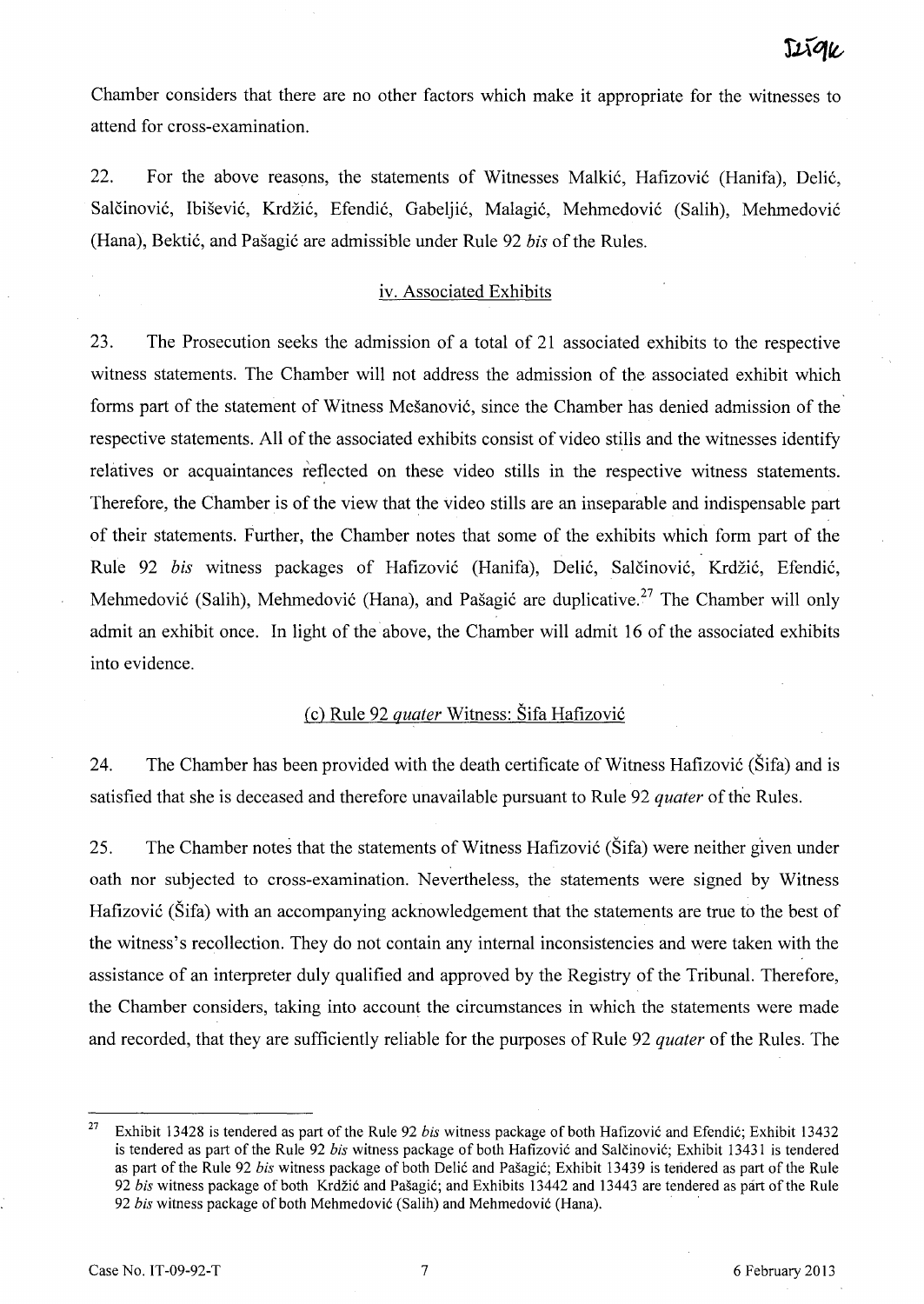Chamber further considers that the proposed portions of Witness Hafizović's testimony do not go directly to the acts and conduct of the Accused.

26. With regard to the requirements of Rule 89 (C) of the Rules, the Chamber finds the evidence of Witness Hafizovi6 (Sifa) relevant to the forcible removal of women and children and the separation from her husband after the fall of Srebrenica in July 1995. The Chamber therefore finds the evidence of Witness Hafizović (Šifa) relevant to Counts 2, 3 and  $8^{28}$  Since reliability is a component part of the probative value of a piece of evidence, the Chamber considers that there is no need to re-examine the probative value where a determination of reliability has already been made within the context of Rule 92 *quater* (A) (ii) of the Rules.

27. Finally, the Defence has not invoked any factors against admission, and the Chamber does not find that there are any factors against admitting the proffered evidence pursuant to Rule 92 *quater* of the Rules. Based on the foregoing, the Chamber will admit the evidence of Witness Hafizović (Šifa).

# **v.** DISPOSITION

28. For the foregoing reasons, pursuant to Rules 73, 89, 92 *bis*, and 92 *quater* of the Rules the Chamber

GRANTS the Prosecution request to exceed the word limit in its Motion;

#### GRANTS the Motion IN PART;

With respect to

(i) *Witness Rahima Malkic (Witness RM-293)* 

ADMITS into evidence

- a) the statement of Rahima Malkić dated 17 June 2000, bearing ERNs 0100-3560-0100-3565 and the statement of Rahima Malkić before the Tuzla Cantonal Court dated 17 June 2000, bearing ERNs 0096-9195-0096-9196; and
- b) the colour video still taken from VOOO-0642, Rule 65 *ter* no. 13441.

<sup>&</sup>lt;sup>28</sup> Indictment, Counts 2, 3, and 8.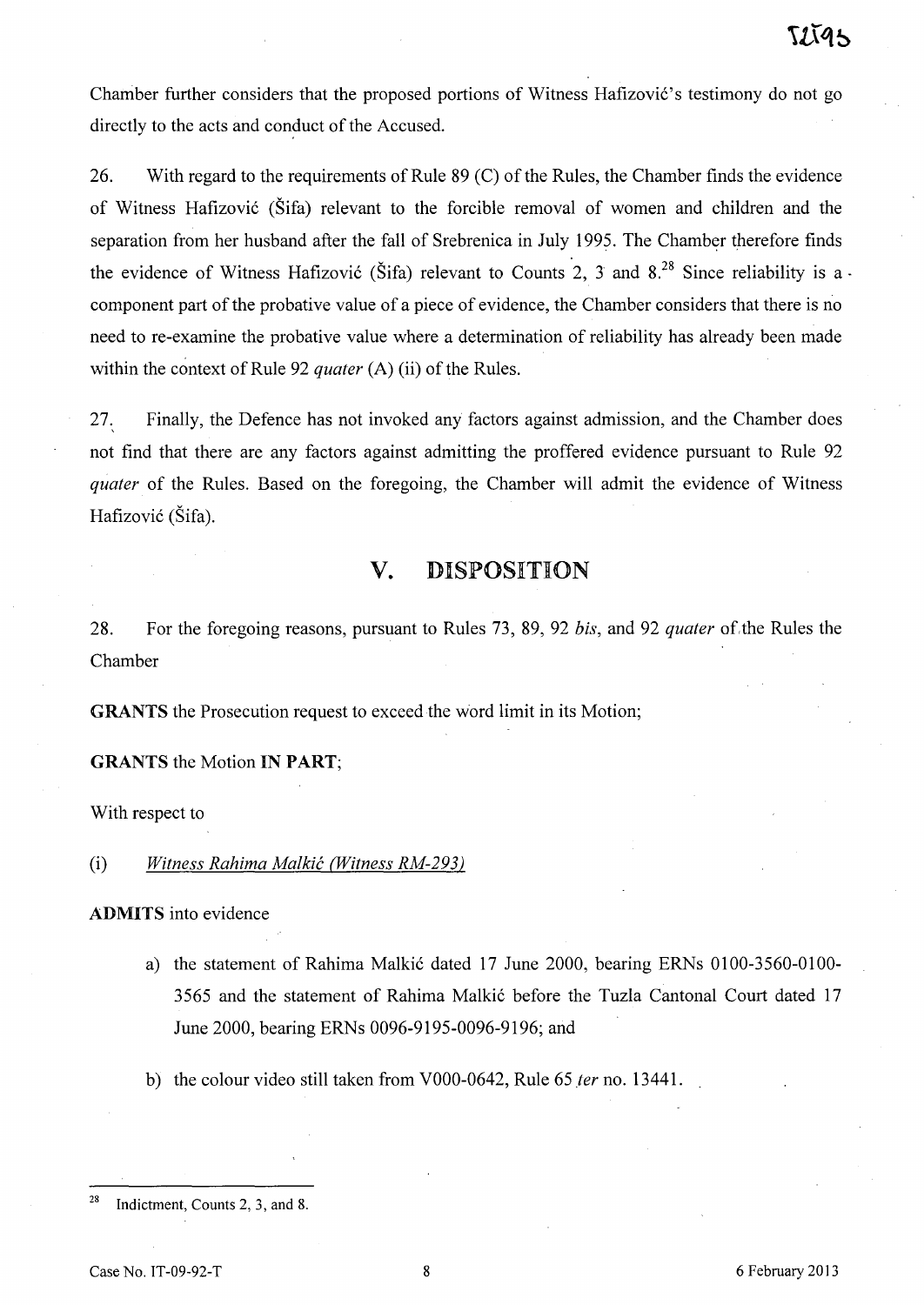### *(ii)* Witness Hanifa Hafizović (Witness RM-250)

#### **ADMITS** into evidence

- a) the statement of Hanifa Hafizović dated 16 June 2000, bearing ERNs 0100-3532-0100-3537 and the statement of Hanifa Hafizović before the Tuzla Cantonal Court dated 16 June 2000, bearing ERNs 0096-8615-0096-8616;
- b) the colour video still taken from VOOO-0642, Rule 65 *fer* no. 13438;
- c) the colour video still taken from VOOO-0642, Rule 65 *ter* no. 13433; and
- d) the colour video still taken from VOOO-0642, Rule 65 *ter* no. 13432.

#### *(iii) Witness Husein Delif: (Witness RM-227)*

**INSTRUCTS** the Prosecution to upload into eCourt the missing page of the BCS'version of the statement of Husein Delić before the Sarajevo Cantonal Court.

**ADMITS** into evidence

- a) the statement of Husein Delić dated 21 June 2000, bearing ERNs 0100-3647-0100-3651 and the statement of Husein Delić before the Sarajevo Cantonal Court dated 21 June 2000, bearing ERNs 0096-9193-0096-9194; and
- b) the colour video still taken from VOOO-0642, Rule 65 *ter* no. 13431.

#### *(iv) Witness Samila Salcinovif: (Witness RM-345)*

**ADMITS** into evidence

- a) the redacted version of the statement of Samila Salctinović dated 18 June 2000, bearing ERNs 0100-3588-0100-3593 and the statement of Samila Salčinović before the Tuzla Cantonal Court dated 18 June 2000, bearing ERNs 0096-9197-0096-9198;
- b) the colour video still taken from VOOO-0642, Rule 65 *ter* no. 13429;
- c) the colour video still taken from VOOO-0642, Rule 65 *ter* no. 13444; and
- d) the colour video still taken from VOOO-0642, Rule 65 *fer* no. 05763, at ERN 0619-8447.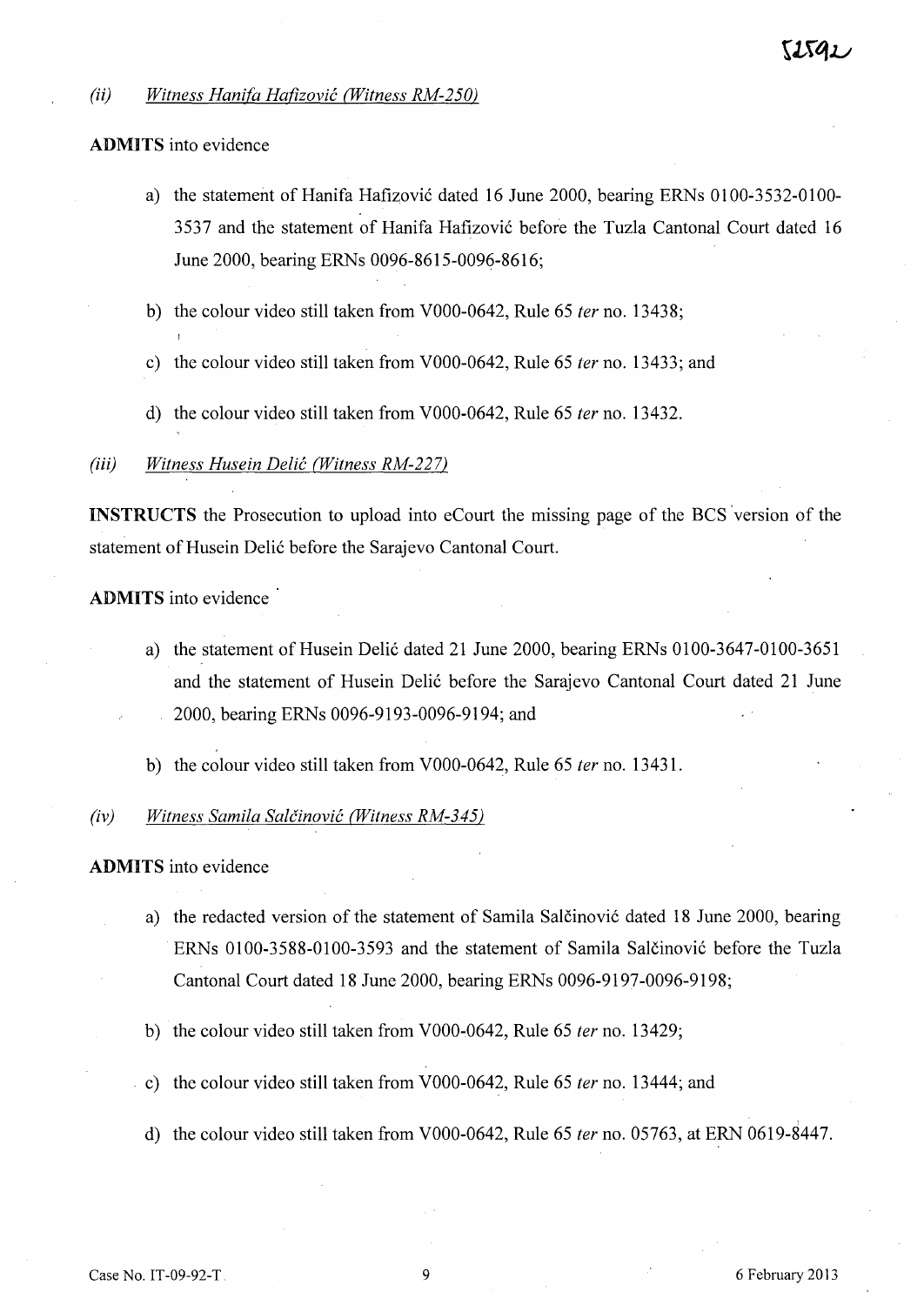**DENIES** the admission of the proffered evidence of Meira Mešanović under Rule 92 *bis* of the Rules.

## *(vi) Witness Sehra Ibisevic (Witness RM-259)*

**INSTRUCTS** the Prosecution to upload into eCourt the missing page of the BCS version of the statement of Šehra Ibišević before the Sarajevo Cantonal Court;

#### **ADMITS** into evidence

- a) the statement of Šehra Ibišević dated 19 June 2000, bearing ERNs 0100-3628-0100-3633 and the statement of Sehra Ibisevi6 before the Sarajevo Cantonal Court dated 21 June 2000, bearing ERNs 0096-8629-0096-8631; and
- b) the colour video still taken from V000-0642, Rule 65 ter no. 13446.

#### *(vii) Witness Behara Krdiic (Witness RM-283)*

#### **ADMITS** into evidence

- a) the statement of Behara Krdžić dated 16 June 2000, bearing ERNs 0100-3509-0100-3513 and the statement of Behara Krdzi6 before the Tuzla Cantonal Court dated 16 June 2000, bearing ERNs 0096-8644-0096-8645; and
- b) the colour video still taken from \,'000-0642, Rule 65 *ter* no. 13439.

#### *(viii) Witness Nura E(endic (Witness RM-232)*

**INSTRUCTS** the Prosecution to upload into eCourt the missing page of the BCS version of the statement of Nura Efendić before the Sarajevo Cantonal Court, bearing ERN 0100-3645;

#### **ADMITS** into evidence

- a) the statement of Nura Efendić dated 21 June 2000, bearing ERNs 0100-3637-0100-33 and the statement of Nura Efendić before the Sarajevo Cantonal Court dated 21 June 2000, bearing ERNs 0096-8611-0096-8612; and
- b) the colour video still taken from VOOO-0642, Rule 65 *ter* no. 13438.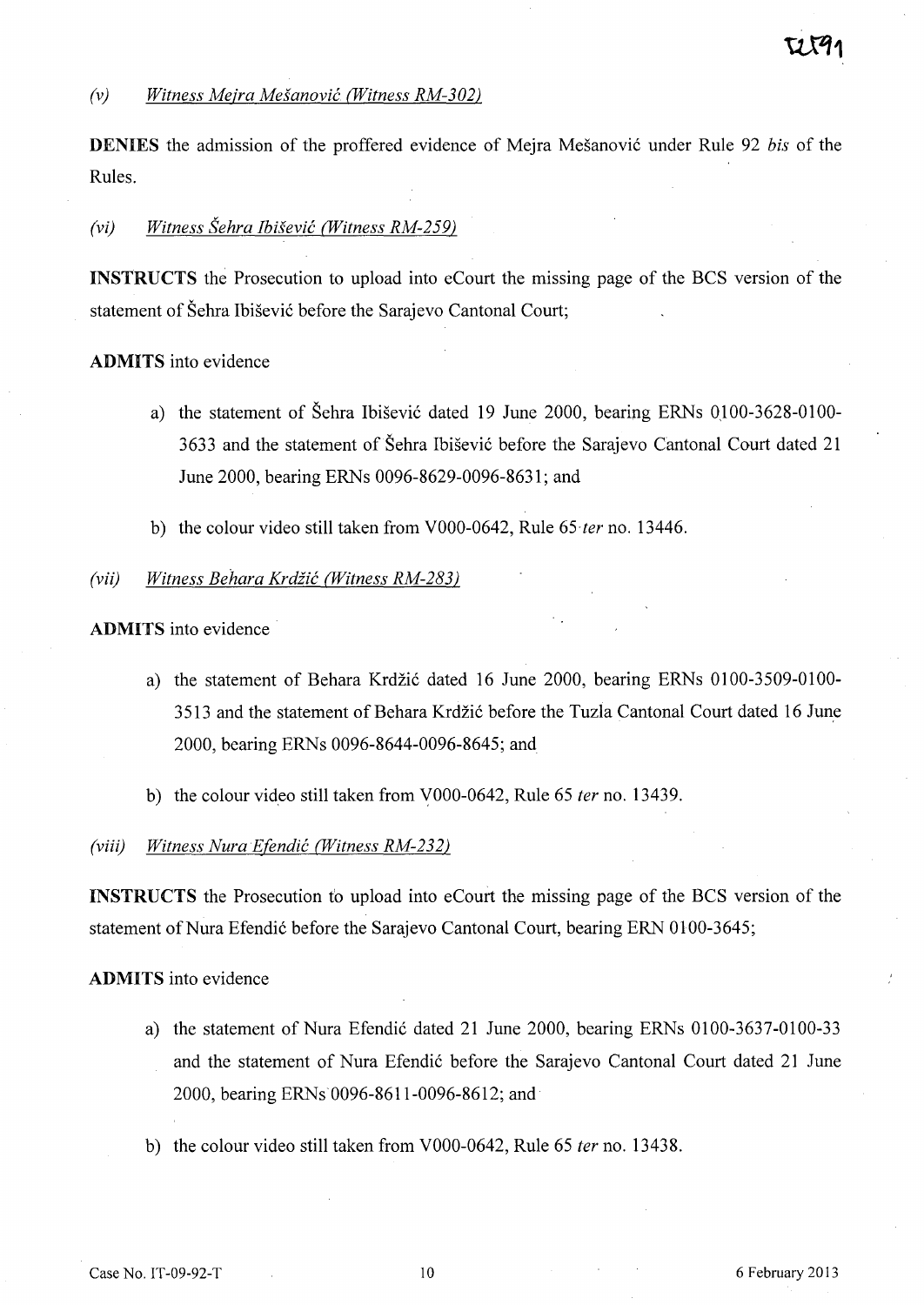## *(ix) Witness Mirsada Gabeljic (Witness RM-240*

ADMITS into evidence the statement of Mirsada Gabeljić dated 18 June 2000, bearing ERNs 0.10.0.-3581-0.10.0.-3585 and the statement of Mirsada Gabelji6 before the Sarajevo Cantonal Court dated 18 June 2000, bearing ERNs 0096-8613-0096-8614.

## *(x) Witness Amer Malagic (Witness RM-290)*

## **ADMITS** into evidence

- a) the statement of Amer Malagić dated 19 June 2000, bearing ERNs 0100-3619-0100-3624 and the statement of Amer Malagić before the Tuzla Cantonal Court dated 15 June 2000, bearing ERNs 0096-8646-0096-8647; and
- b) the colour video still taken from V000-0642, Rule 65 *ter* no. 13445.

## *(xi) Witness Salih Mehmedovic (Witness RM-299)*

## **ADMITS** into evidence

- a) the statement of Salih Mehmedović dated 15 June 2000, bearing ERNs 0100-3498-0100-350.4 and the statement of Salih Mehmedovi6 before the Tuzla Cantonal Court dated 15 June 2000, bearing ERNs 0096-8653-0096-8654;
- b) the colour video still taken from V000-0642, Rule 65 *ter* no. 13442; and
- c) the colour video still taken from V000-0642, Rule 65 *ter* no. 13443.

## *(xii) Witness HanaMehmedovic (Witness RM-296)*

**ADMITS** into evidence the statement of Hana Mehmedović dated 17 June 2000, bearing ERNs 0.100-3569-0.100-3576 and the statement of Hana Mehmedović before the Tuzla Cantonal Court dated 17 June 2000, bearing ERNs 0096-9379-0096-9381.

## *(xiii) Witness Mevlida Bektic (Witness RM-211)*

## **ADMITS** into evidence

a) the statement of Mevlida Bektić dated 16 June 2000, bearing ERNs 0100-3517-0100-3521 and the statement of Mevlida Bektić before the Tuzla Cantonal Court dated 16 June 2000, bearing ERNs 0096-9377-0096-9378; and